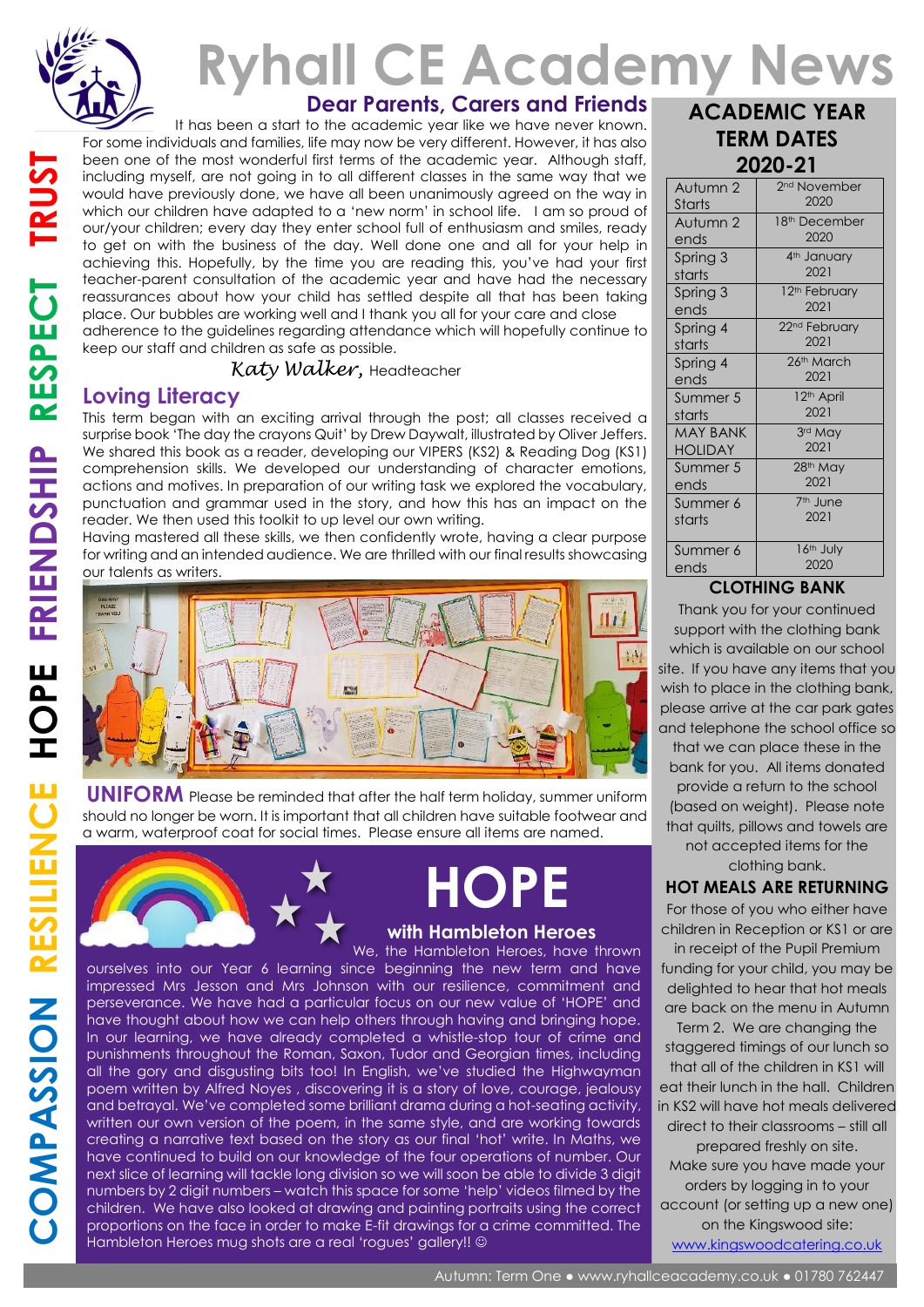## **Burghley News**

It's been a wonderful start for me in my teaching career – joining the Ryhall CE Academy family has been fun – even if a little exhausting. I have taken great pleasure in getting to know all of Burghley Class, particularly finding out some of their amazing skills and talents. Whilst a lot of our Maths work has focused on recap of place value as well as the operations of addition and subtraction, there has certainly been some challenges! Our Burghley brains have had to work incredibly hard. In History, we've been 'Digging up the Past', learning all about a very long period of time in history – the Stone Age to the Iron Age – particularly looking at how life in Britain has changed. What we can learn from rocks is absolutely fascinating. I look forward to another busy term after we've all re-charged our batteries again. Thank you to you all for the great welcome. Miss Hillier.

#### **RE & Ethos**

Our valuable work as a Church School has been continuing throughout this half term with lots of learning and reflecting happening on a daily basis. We've been able to maintain our whole school Collective Worship on a Monday and Thursday with Ms Walker and Rev Jo leading us through worship using Zoom as well as holding our own class worship on all other days. This has allowed the children and staff to reflect on Resilience and the School Values including our new value of HOPE. This has been especially important during these uncertain times and has been very beneficial for us all. Harvest has also been a special celebration this year. Year 4 and 6 led the virtual service along with Rev Jo and the children were able to bring their produce and share it on an empty table before it being taken to the Stamford Foodbank – many thanks to you all for your generous contributions! Rev Jo was also able to talk to the children about a charity close to her heart – 'Water Aid'. She spoke about the many children and families in this world who do not have running water and how lucky we are to be able to turn on a tap and drink from it. The children listened brilliantly well and, I know in Woolsthorpe Class, it sparked some really interesting thoughts and ideas that I hope the Ethos Council will be able to build on over the year as we begin to think about how we can work together for the further good of our community.



#### **TIMES TABLES (TT) ROCKSTARS TIMES TABLES (TT) ROCKSTARS**

We now have some new TT Rockstars who have joined the group – welcome to all those in Burghley Class. In Summer 2020, the then Year 4 children should have undertaken the government's first 'Multiplication Tables Check' (MTC) which is in place for all children in Year 4. The idea of this check is to determine how many children are at the expected standard of being able to recall all their times tables up to 12x12 out of order and in a manner which means they're not having to rely on counting on fingers. We can safely say that TTRockstars has been a smash hit at Ryhall since its launch last year and we're now starting to see some serious battling take place!

Children do have opportunity to log into their accounts regularly at school and we would be delighted to see this continuing daily at home too. We have many children who have now secured a Rock Star status and lots of children are regularly challenging each other in the times table challenge game.

Special mentions are needed for these children for their average recall speed Hambleton - Toby – 1.42 seconds per question Tolethorpe – Daniel – 0.79 seconds per question Woolsthorpe – Emily - 1.46 seconds per question Burghely – Olivia - 1.9 seconds per question

Currently, Ryhall CE Academy are 21st (we've dropped one place) on the TT Rockstars leader board for the local schools. We can still move higher if everyone plays their part. So I have set all KS2 children a challenge for half term to help us to move up the local school leader board

https://play.ttrockstars.com/login/20186

**Belton News**: What an amazing start to a new year! Belton class have settled in well and taken to the challenge of being Year One with such great enthusiasm. As part of our Ourselves topic we have explored our senses in science, going on a hearing walk, conducting a smell test, tasting some different foods and using our sense of touch to guess what was in the bag. Much fun was had.

In History we researched the famous Florence Nightingale and how she changed hospitals and cared of the sick soldiers in Scutari. In Literacy we have been focusing on Julia Donaldson's fabulous Gruffalo story. We labelled, described the Gruffalo and wrote a recipe for our delicious Gruffalo Crumble. We went on to create our own moving Gruffalos and drew the woodland setting. Using our design skills, we made our Gruffalo walk through the woodland. The children loved the stories so much we decided to continue with a further class favourite 'Room on the broom'. We made our own spells using adjectives, alliteration and even a little rhyme. Following these amazing and slightly disgusting spells we created our own fantastic poems using all our senses to describe 'What's in the magic cauldron?' As part of our Rainbow challenges we have enjoyed designing and making our own broomsticks, creating spells from orbeeze, slime and bugs and making items to put into our cauldons from playdough. It seems Belton have awesome counting skills and have become experts in using number lines to find missing numbers and one more or less. We have started to use part-whole models to make number bonds and can even use mathematical symbols to write number sentences. Belton have enjoyed learning and retelling the Christian creation story this term. We have also thought carefully about what harvest time means and what we are thankful for. Our harvest scarecrows were fun to make too! We listened really carefully to collective worship given by reverend Jo and thought about her questions. We showed great respect when we talked about different ideas of God. We have kept very active in Belton class with our daily mile, go noodle dances and outside learning activities. Everyone has taken part with great enthusiasm in our P.E. sessions, improving our running and jumping skills as well as working as a team, following instructions and playing lots of games. Belton have loved collecting dojo points for giving school their all. Everyone has already collected over 20 points and as a class we reached our 500-point target too! I wonder how many we will get next term.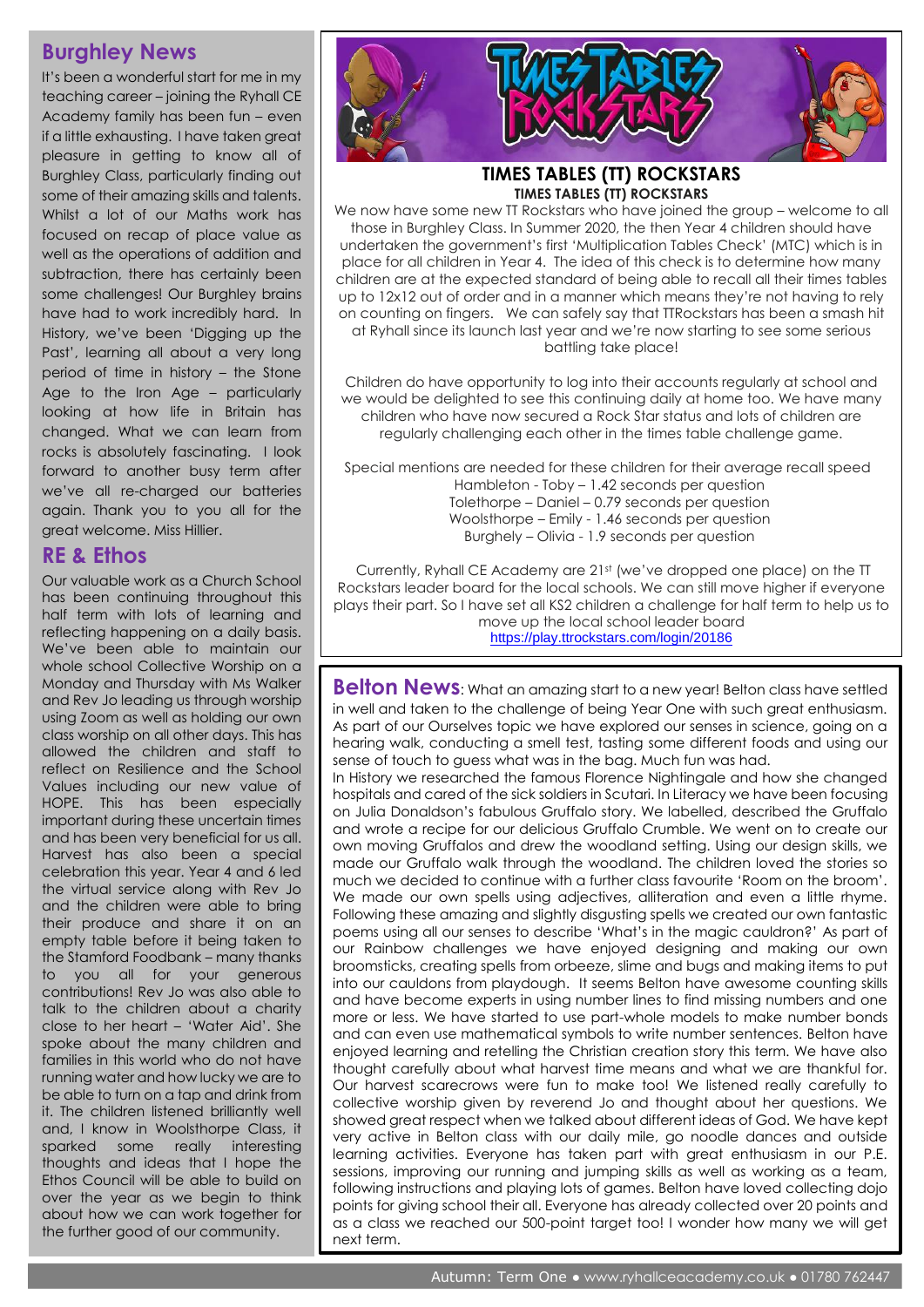#### **Rockingham News**

Rockingham Class have a fantastic first term ''travelling around the world in our new theme "Our Wonderful World". We can now name and identify on maps the continents, oceans, hemispheres and the Equator. Using Purple Mash we created a leaflet to share our knowledge too.

Each week we have visited a country in each continent and learnt a little bit about that country. From this we have created some amazing artwork, our favourite has been recreating 'Mushrooms' by Japanese artist *Yayoi Kusuma*. We have been reading the book "Here we Are" by Oliver Jeffers; this has made us really think about our planet and why it is so important to look after the things on it and the planet itself. We used "What a Wonderful World" by Louis Armstrong, videos by David Attenborough and other stories to help us think about why our world is so wonderful and how we could teach others to look after it too - from this we have written a letter to Year 1 teaching them all that we have learnt. We have even been into Year 1 to read them our letters.

Our Place Value knowledge in Maths has been coming on in leaps and bounds and we have been smashing our 'Hit the Button' scores, we are now ready to move onto adding and subtracting! In RE we have been learning about Islam - the first Pillar of Islam and about why Prophet Muhammad is important to Muslims. We have had 2 children earn Star of the week certificates already: Ava A and Rudy and Ellena is currently our top scorer of Dojo Points. What an extremely busy first term we have had but with lots of fun along the way too!



# We must **keep on protecting** each other.







#### **Woolsthorpe News**

What an amazingly fast-moving and jampacked half term Woolsthorpe Wonders have had. We have all settled in brilliantly and have been working really hard on all things Egyptian! Our Maths work has focused on the value of numbers and addition and subtraction of some really big numbers – it's really stretched our brains. In our written work we have read a story about an Egyptian Cinderella and used our expanded noun phrases and DADWAVER sentence openers to write our own version as well as writing a leaflet about an Egyptian God/Goddess. Our Science work has been focused on learning about 'Gums to Bums'; learning about the digestive system and where our food goes to and about what types of teeth we have and what their roles are. We've almost finished an investigation on which drink causes the most decay – our bets are on Cola although orange juice may well be a close second!

In RE we have looked at the story of Noah and the promises that God made to Noah as well as those that Noah made to God. This has linked well with our new School Value of Hope…Noah had to believe in God and Hope that He would keep his promises. We have learnt a lot from this theme of 'Why do people follow God?' and been able to relate it to both our family and school life.

Finally, 'Walk Like an Egyptian' has been great fun, if a little gory! So far we have learnt about Egyptian gods (as previously mentioned), the hierarchical social pyramid and, just this week, learnt about the mummification process. We will continue to learn more about this ancient civilization into Term 2.

Please ensure you have read the SimsMail to parents in preparation for the new term. We are requesting that parents continue to observe the social distancing guidelines when waiting for and collecting your child(ren). Face masks are not compulsory but we would advise the wearing of them during dropoff and collection times for the protection of our whole school community. Please ensure you are wearing one if you need a face-to-face conversation with a member of staff.